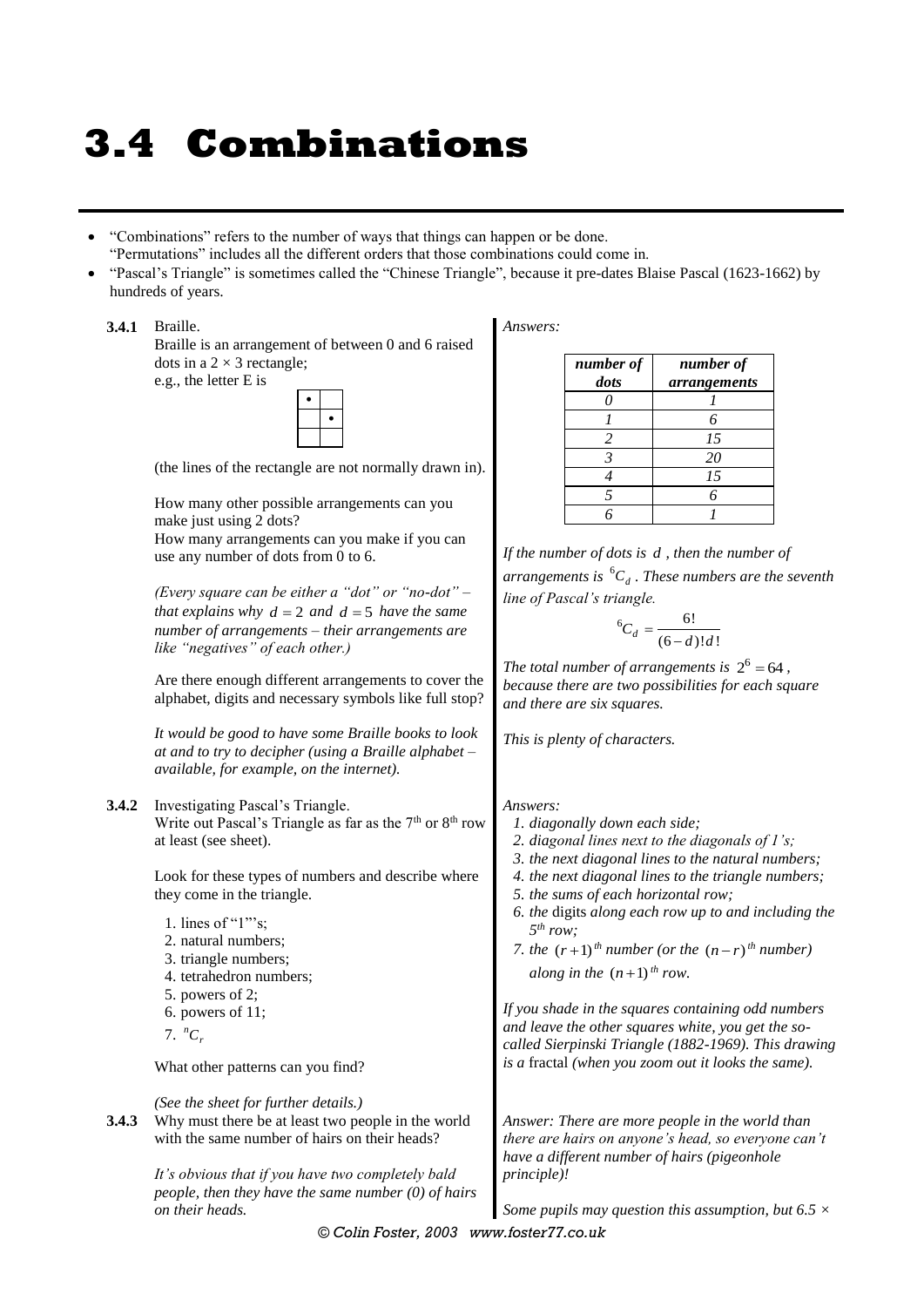**3.4.4 NEED** Squared paper, preferably at least as big as a  $2 \text{ cm} \times 2 \text{ cm}$  squared grid (see sheet). Routes through a Grid. If you're going from one place to somewhere else in a city, then there may be more than one way of

> getting there. Generally, that's complicated, but it's simpler in New York (or Milton Keynes) because of the way the streets are laid out.

Does anyone know what's special about the layout of the streets in New York?

*Roads are laid out so that they mostly cross one another at 90° (see right). North-South roads are called* avenues*, and East-West roads are called*  streets*. They're numbered from 1st (south-east corner). (So a junction can be described as "5th avenue, 42nd street", for instance.)*

Investigate routes through a simplified version. Write on the diagram the number of ways of getting from the start (top left corner) to each crossroads. You are only allowed to go right and down, because we want routes that are as short as possible (never go back towards the start).

Can you explain your results?

Once you see what is going on, try to complete the pattern of numbers.

**3.4.5** I write 6 letters and address 6 envelopes. I put each letter into an envelope. How many ways are there of getting every letter in the *wrong* envelope?

> *This is called the number of "derangements". It turns out that*  $ln = \frac{n!}{e}$  $=\left[\frac{n!}{e}\right]$ , where the square

*brackets indicate that you round the answer to the nearest integer.*

**3.4.6** How many ways are there of arranging the letters in your name. (The rearrangements don't have to make real words!)

> *e.g., for GEORGE it is*  $\frac{6!}{2!2!} = 180$  *(because of the two G's and two E's).*

**3.4.7** Find out what "entropy" is and why it is important in Science.

*This is called the "2nd Law of Thermodynamics".*

*10<sup>9</sup> hairs would be a very hairy person!*



*The avenues are split into "short blocks" (about*  $\frac{1}{20}$ mile); the streets into "long blocks" (about  $\frac{1}{4}$  mile). *Milton Keynes uses a system based on H (horizontal) and V (vertical).*



*Pascal's triangle. (We have to say that there is "1 way" of getting to the "start".)*

*Wherever you are you must have come via the position immediately above or the position immediately to the left. So the number of ways of reaching any position is the sum of the numbers of ways of reaching these two positions. That generates Pascal's Triangle.*

*Answer: Very hard!*

$$
6!\left(\frac{1}{2!} - \frac{1}{3!} + \frac{1}{4!} - \frac{1}{5!} + \frac{1}{6!}\right) = 265 \text{ ways}
$$

*This is called "6 sub-factorial" and written*  !6 *(instead of*  6! *).*

In general, 
$$
ln = n! \sum_{i=0}^{n} \frac{(-1)^i}{i!}
$$

*Answer: If the name contains a letters, of which b are the same as each other, c are the same as each other, etc., then the number of arrangements is* 

$$
\frac{a!}{b!c!...};
$$

*Answer: Entropy is a measure of how "disordered" a system is; the total entropy of the universe always increases when anything happens.*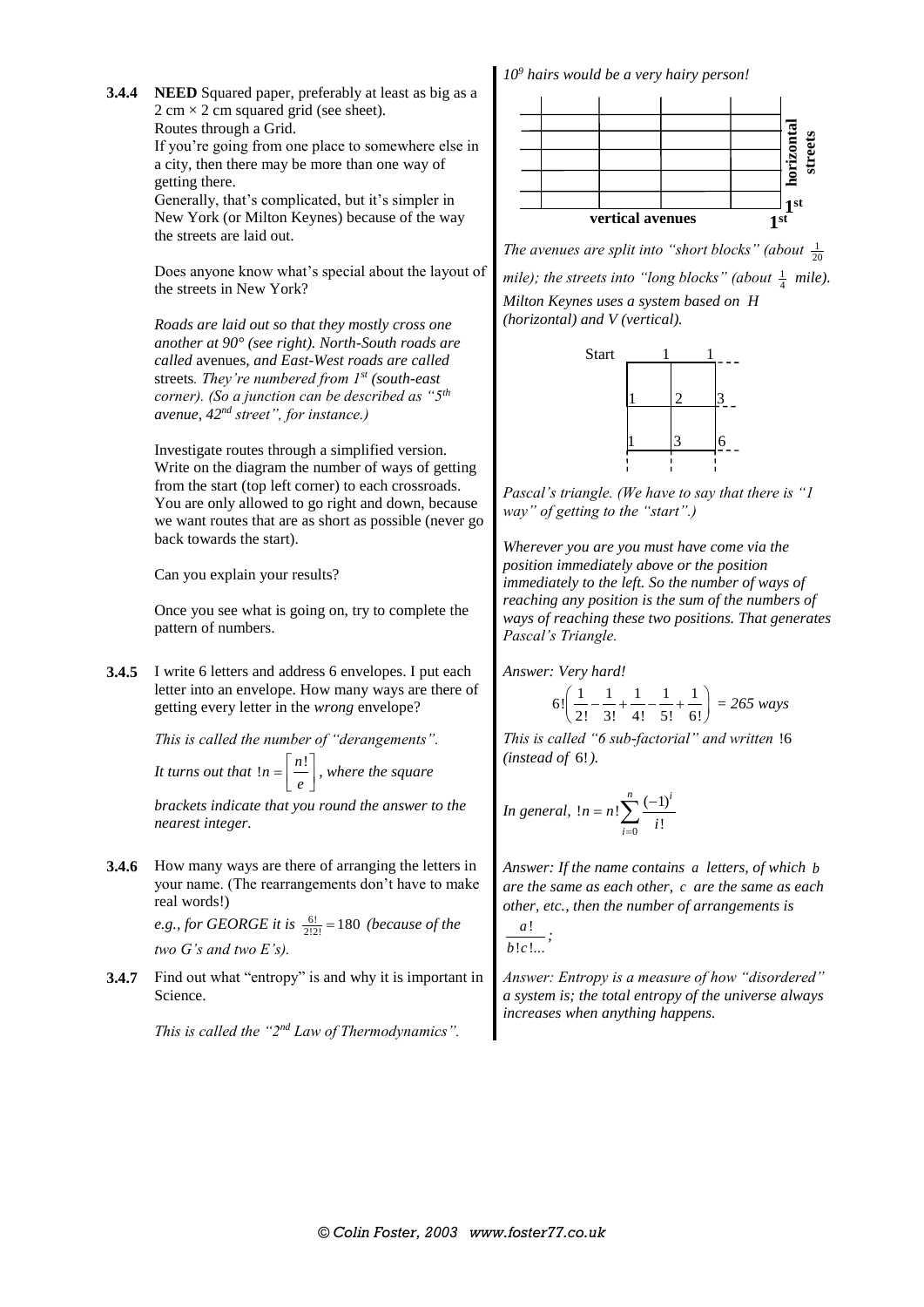## *Pascal's Triangle and <sup>n</sup>C<sup>r</sup> Values*



 ${}^nC_r$  is the number of ways (regardless of the order) of choosing *r* things from *n* things.

$$
^{n}C_{r} = \frac{n!}{(n-r)!r!}
$$
 and  $0! = 1$ 

- $\bullet$   ${}^nC_0$  and  ${}^nC_n$  are always 1 (there's one way of choosing no objects, and one way of choosing the whole lot).
- ${}^nC_r$  and  ${}^nC_{n-r}$  are always the same as each other (if you choose *r* objects, you've inevitably chosen (*n r*) objects, because they're the ones you've left behind).
- $\bullet$   ${}^nC_1$  and  ${}^nC_{n-1}$  are always *n* (there are *n* ways of choosing just 1 [it could be any of them] and *n* ways of leaving just 1 behind [again, it could be any of them]).
- From the table above, you can see that  $n-1$

can see that 
$$
{}^{n-1}C_{r-1} + {}^{n-1}C_r = {}^nC_r
$$
, and  
\n
$$
\frac{(n-1)!}{(n-1-(r-1))!(r-1)!} + \frac{(n-1)!}{(n-1-r)!r!}
$$
\n
$$
= \frac{(n-1)!r}{(n-r)!r!} + \frac{(n-1)!(n-r)}{(n-r)!r!}
$$
\n
$$
= \frac{(n-1)!(r+(n-r))}{(n-r)!r!} = \frac{(n-1)!n}{(n-r)!r!} = \frac{n!}{(n-r)!r!}
$$

To understand this, think about 1 of the *n* objects separately from the other  $(n - 1)$  objects. This one is either included in your choice of objects or it isn't.

If it is, then there are  $(r - 1)$  objects left to choose from  $(n - 1)$  [<sup>n-1</sup>  $\int_{r-1}^{n-1} C_{r-1}$  ways of doing that].

On the other hand, if that object *isn't* included, then you have to choose all *r* objects from only

 $(n-1)$  objects, and there are  $^{n-1}C_r$  ways of doing that.

These two possibilities we've been thinking about are *mutually exclusive*, so the total number of ways of choosing *r* objects from *n* will be the sum of these two numbers;

i.e., 
$$
^{n-1}C_{r-1} + ^{n-1}C_r = ^nC_r
$$
.

If you can follow this, you're doing well!